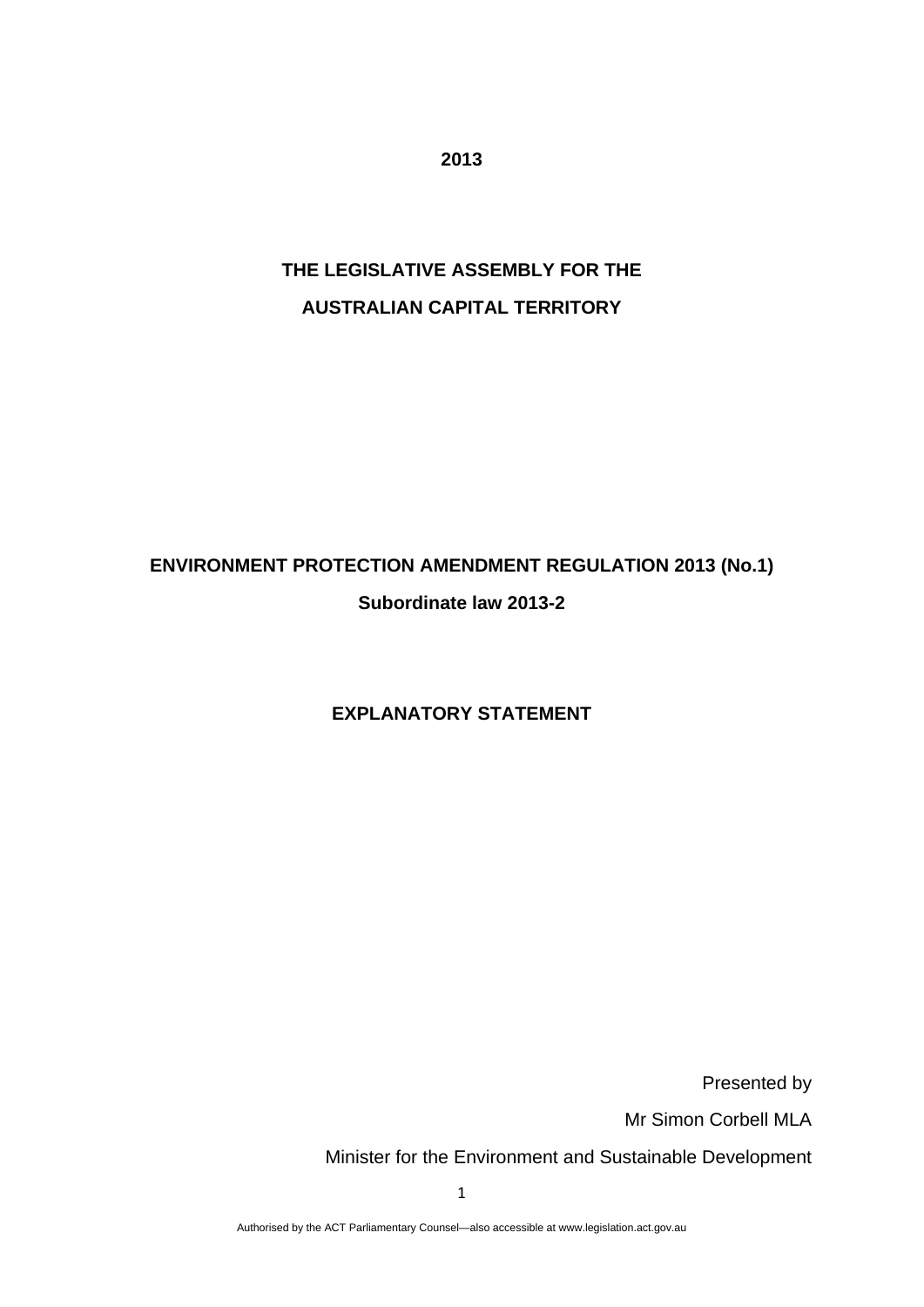### EXPLANATORY STATEMENT

This explanatory statement relates to the *Environment Protection Amendment Regulation 2013* (No 1) (the amending regulation) as presented to the Legislative Assembly. It has been prepared in order to assist the reader of the amending regulation and to help inform debate on it. It does not form part of the amending regulation and has not been endorsed by the Assembly.

The statement is to be read in conjunction with the amending regulation. It is not, and is not meant to be, a comprehensive description of the amending regulation. What is said about a provision is not to be taken as an authoritative guide to the meaning of a provision, this being a task for the courts.

#### **Terms used**

In this explanatory statement the following terms are used:

"the regulation" means the *Environment Protection Regulation 2005*; "the amending regulation" means the amending regulation that is the subject of this explanatory statement.

#### **Background**

Technical Amendment Number 2012-06 to the Territory Plan commenced on 14 December 2012. The amendment relocated provisions and reworded some provisions for clarity reasons but did not change the underlying policies of the Territory Plan.

The Technical Amendment consolidated seven development codes applying to commercial zones into a single Commercial Zones Development Code and restructured Precinct Codes. This means:

- there is now the potential for more than the traditional commercial CZ1, CZ2 and CZ3 zones to be located within the boundaries of the city centre, town centres and group centres;
- precinct codes are now for particular geographical, that is, suburban, areas rather than types of area – for example, instead of there being a single precinct code for all group centres there is a precinct code for each suburb and the group centre is identified in the precinct code for the relevant suburb.

Schedule 2 of the regulation divides the ACT into noise zones based on land use policies defined by the Territory Plan. It has been affected by the amendments to the Territory Plan made by Technical Amendment 2012-06 in that the definitions and table 2.1 in schedule 2 need to be updated to reflect the changes made to the Territory Plan. Noise standards apply to each zone and are set out in table 2.1 of schedule 2 of the regulation. Noise zones also apply to National Land which is defined by the National Capital Plan. Over time, the National Capital Plan has made changes to the names of areas identified under the National Capital Plan. Amendments to table 2.1 are therefore also needed to make the regulation consistent with the National Capital Plan.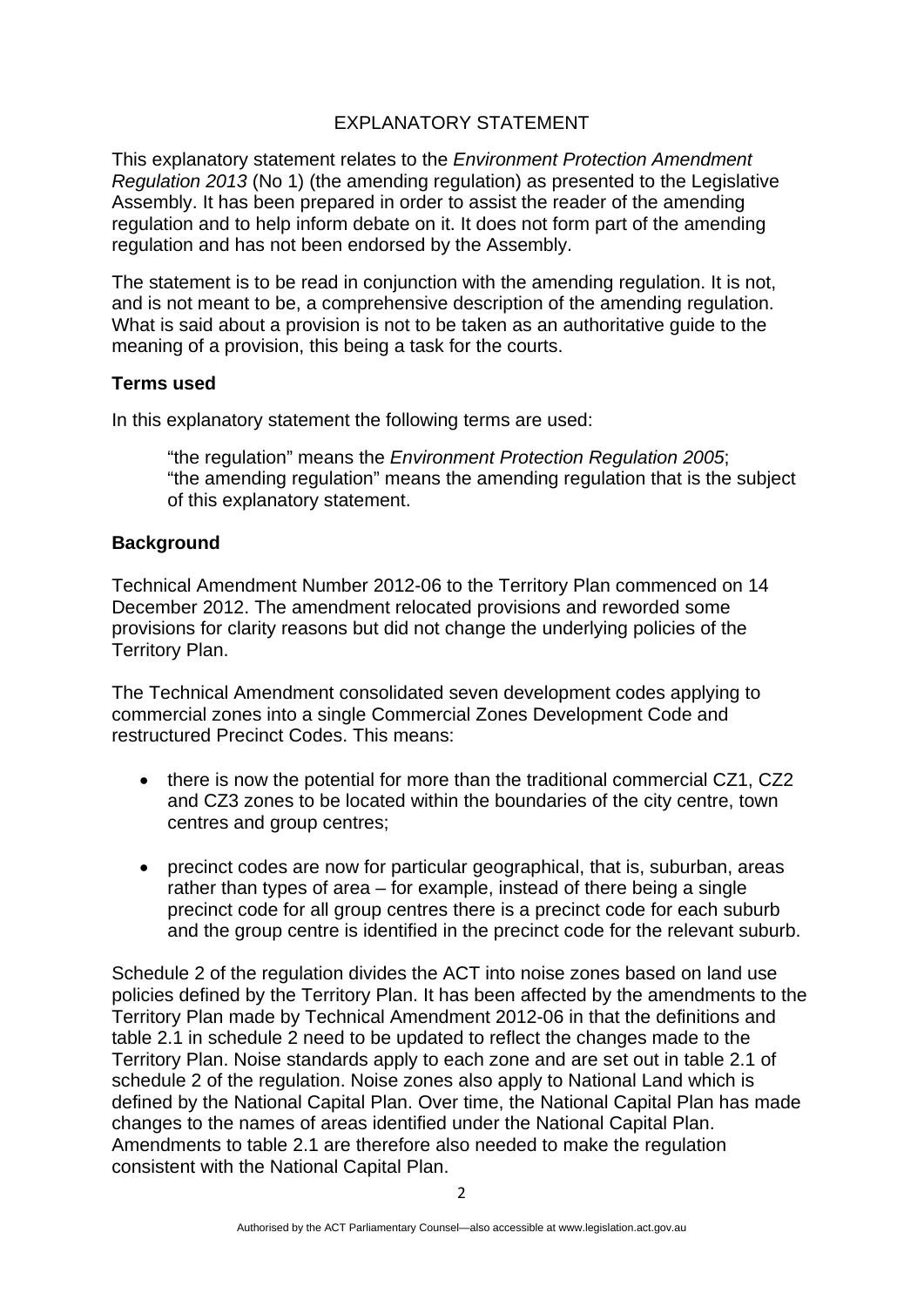### **Overview**

The amending regulation makes amendments to the definitions and the noise zone table (table 2.1) in schedule 2 of the regulation and to definitions in the Dictionary that are purely technical and reflect changes made to the Territory Plan by Technical Amendment 2012-06 and changes made, over time, to the National Capital Plan.

The amending regulation:

- substitutes new definitions:
	- **o** For consistency with the National Capital Plan; and
	- **o** So that references to Territory Plan precinct codes are not a reference to a single precinct code; and
- updates the noise zones table to ensure that the terms used are consistent with the Territory Plan and National Capital Plan.

### **Regulatory Impact Statement**

Section 36(1)(b) of the *Legislation Act 2001* states that a regulatory impact statement is not required for matters that do not adversely affect people's rights or impose liabilities. This amending regulation is a regulation of this type and as such a regulatory impact statement has not been prepared. The amending regulation simply updates the regulation to reflect changes made to the Territory Plan and the National Capital Plan.

A regulatory impact statement is also not required as per section 36(1) (e) of the Legislation Act because the amending regulation does not fundamentally affect the regulation's operation.

### **Outline of Provisions**

#### **Clause 1 Name of the regulation**

Clause 1 names the regulation as the *Environment Protection Amendment Regulation 2013 (No 1 ).* 

#### **Clause 2 Commencement**

Clause 2 states the regulation commences on the day after its notification.

#### **Clause 3 Legislation amended**

Clause 3 notes that the regulation amends the *Environment Protection Regulation 2005.* 

# **Clause 4 Schedule 2, section 2.1, definition of** *Central National Area (City)*

Clause 4 omits the definition of *Central National Area (City)* from schedule 2, section 2.1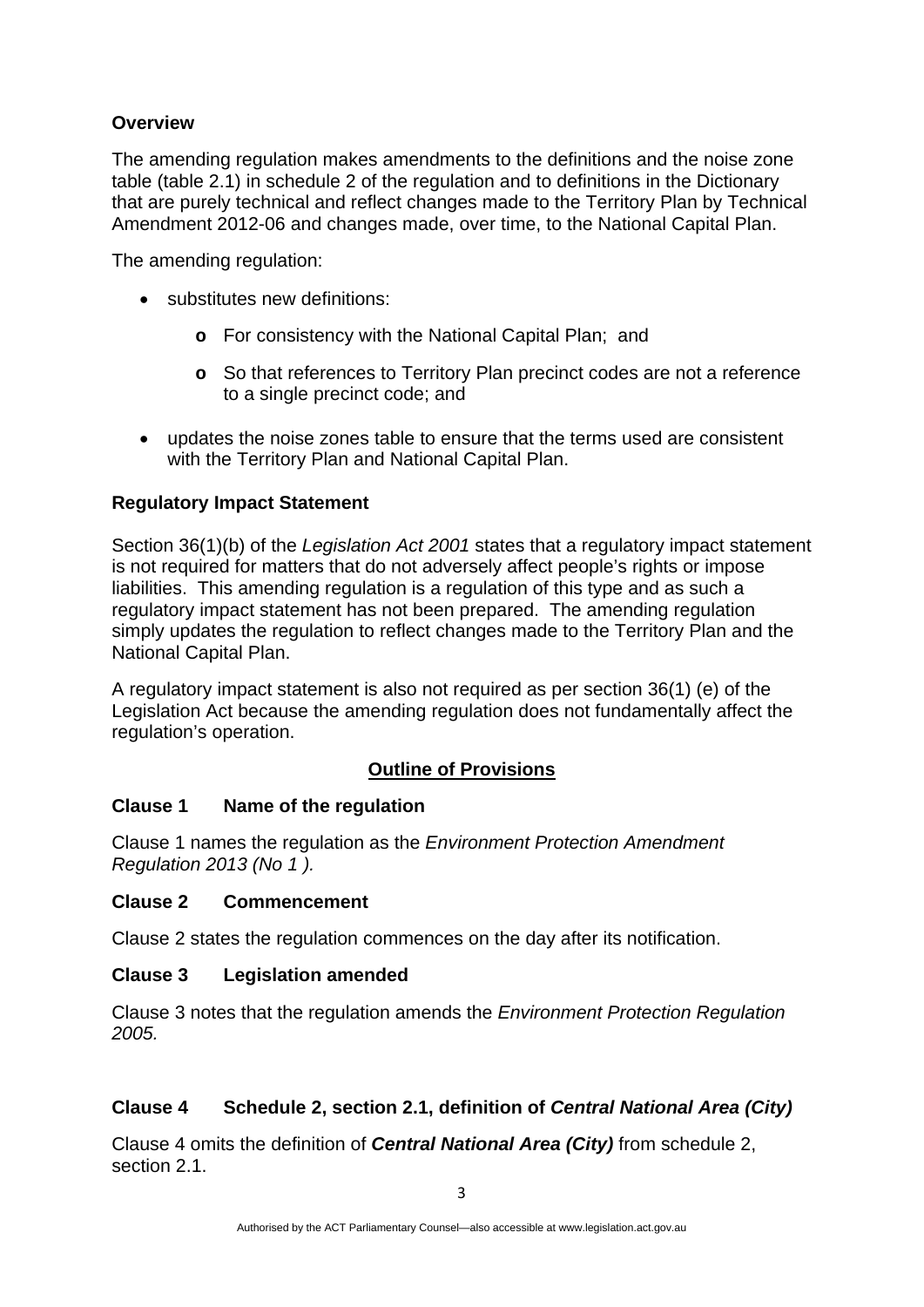# **Clause 5 Schedule 2, section 2.1, new definition of** *Central National Area (City Hill Precinct)*

Clause 5 inserts the definition of *Central National Area (City Hill Precinct)* in schedule 2, section 2.1 to replace the definition omitted by clause 4 above. The new definition is consistent with the current terminology of the National Capital Plan.

## **Clause 6 Schedule 2, section 2.1, definition of** *Central National Area (Fairbairn)*

Clause 6 updates language in line with this regulation. It omits the word "designated" and substitutes the word "identified" in the definition of *Central National Area (Fairbairn)*.

# **Clause 7 Schedule 2, section 2.1, definition of** *Central National Area (The Parliamentary Zone; Barton; sections 39,40 and 41 of Yarralumla; Acton; Anzac Parade and Constitution Avenue; Russell; Duntroon; ADFA and Campbell Park; Development Nodes and Clubs of Lake Burley Griffin and Foreshores)*

Clause 7 omits the definition of *Central National Area* from schedule 2, section 2.1.

## **Clause 8 Schedule 2, section 2.1, new definition of** *Central National Area (Parliamentary Zone and Other Areas)*

Clause 8 inserts the definition of the *Central National Area (Parliamentary Zone and Other Areas)* in schedule 2, section 2.1. This new definition replaces the definition omitted by clause 7 and is consistent with the current terminology of the National Capital Plan. It also clarifies those areas which form part of the Central National Area (Parliamentary Zone and Other Areas).

# **Clause 9 Schedule 2, section 2.1, definition of** *city centre*

Clause 9 substitutes a definition of *city centre* in schedule 2, section 2.1 which is consistent with the Territory Plan as amended by Technical Amendment 2012-06.

# **Clause 10 Schedule 2, section 2.1, new definition of** *corridor site*

Clause 10 inserts a new definition of *corridor site* in schedule 2, section 2.1. Entry 1 of Column 3 in Row 3 (zone C) in Table 2.1 in Part 2.1 of schedule 2 refers to "land in group centres and office sites". The intention is to extend this provision to include corridor sites. This is because corridor and office sites have the same noise standards and are subject to very similar general development controls.

# **Clause 11 Schedule 2, section 2.1, definition of** *group centre*

Clause 11 substitutes a definition of *group centre* in schedule 2, section 2.1 which is consistent with the Territory Plan as amended by Technical Amendment 2012-06.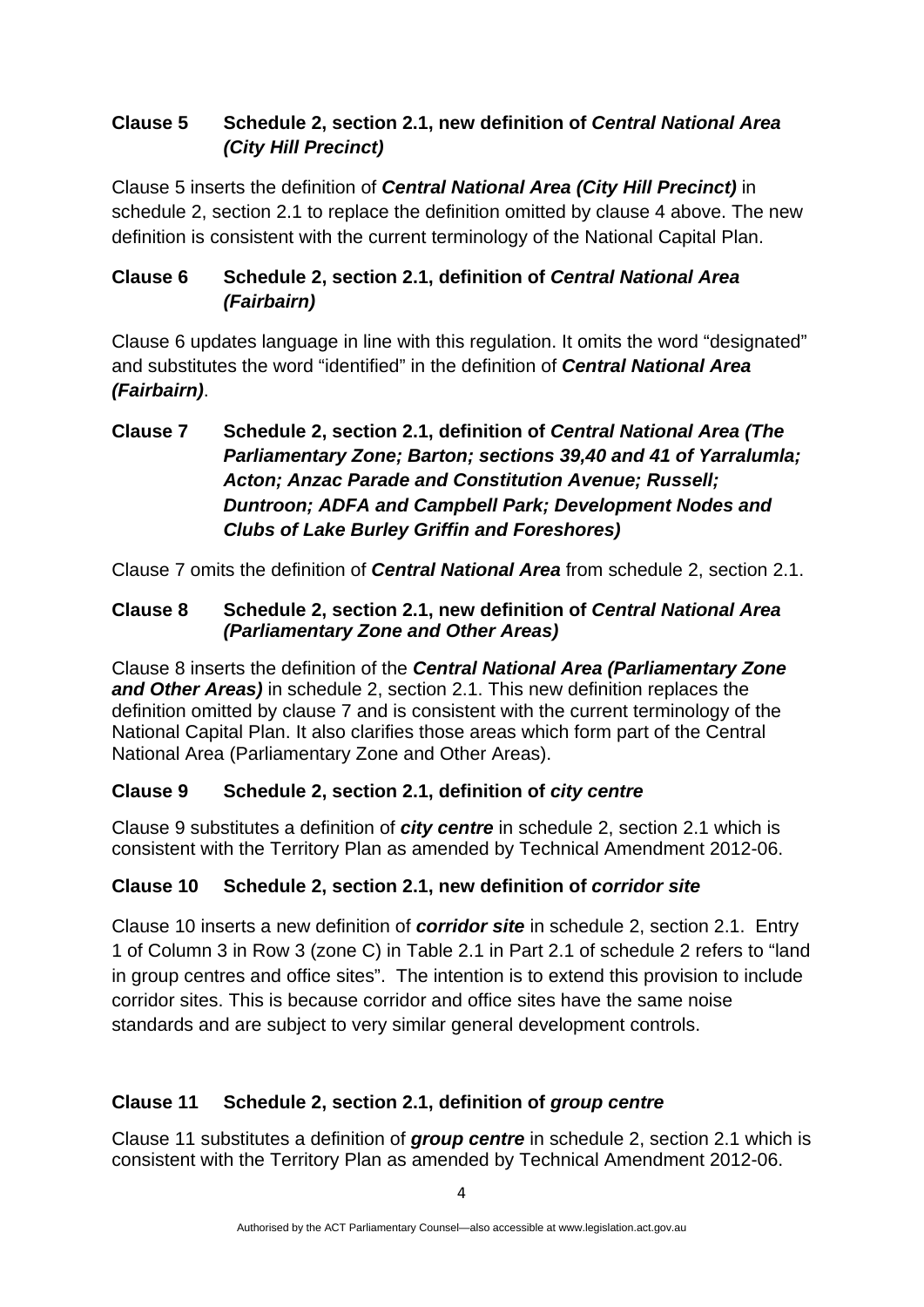# **Clause 12 Schedule 2, section 2.1, definition of** *office site*

Clause 12 substitutes a definition of *office site* in schedule 2, section 2.1 which is consistent with the Territory Plan as amended by Technical Amendment 2012-06.

### **Clause 13 Schedule 2, section 2.1, definition of** *town centre*

Clause 13 substitutes a definition of *town centre* in schedule 2, section 2.1 which is consistent with the Territory Plan as amended by Technical Amendment 2012-06.

### **Clause 14 Schedule 2, table 2.1, except note**

Clause 14 provides for the update of table 2.1, schedule 2. The updated table includes the **Central National Area (City Hill Precinct)** and **Central National Area (Parliamentary Zone and Other Areas)** and reflects the amendments to the Territory Plan under which a commercial CZ4 zone, a commercial CZ5 zone, a restricted access recreation zone, a TSZ2 services zone, a community facility zone and a leisure and accommodation zone may be found in a city centre, town centre or group centre.

### **Clause 15 Dictionary, definition of** *Central National Area (City)*

Clause 15 omits the definition of *Central National Area (City)* from the Dictionary as a consequence of clause 4 above .

#### **Clause 16 Dictionary, new definition of** *Central National Area (City Hill Precinct)*

Clause 16 inserts a new definition of the *Central National Area (City Hill Precinct)* in the Dictionary as a consequence of clause 5 above and for consistency with the National Capital Plan.

## **Clause 17 Dictionary, definition of** *Central National Area (The Parliamentary Zone; Barton; sections 39,40 and 41 of Yarralumla; Acton; Anzac Parade and Constitution Avenue; Russell; Duntroon; ADFA and Campbell Park; Development Nodes and Clubs of Lake Burley Griffin and Foreshores)*

Clause 17 omits the definition of *Central National Area (The Parliamentary Zone; Barton; sections 39,40 and 41 of Yarralumla; Acton; Anzac Parade and Constitution Avenue; Russell; Duntroon; ADFA and Campbell Park; Development Nodes and Clubs of Lake Burley Griffin and Foreshores)* from the Dictionary as a result of clause 7 above.

## **Clause 18 Dictionary, new definition of** *Central National Area (Parliamentary Zone and Other Areas)*

Clause 18 inserts the new definition of *Central National Area (Parliamentary Zone and Other Areas)* in the Dictionary as a consequence of clause 8 above.